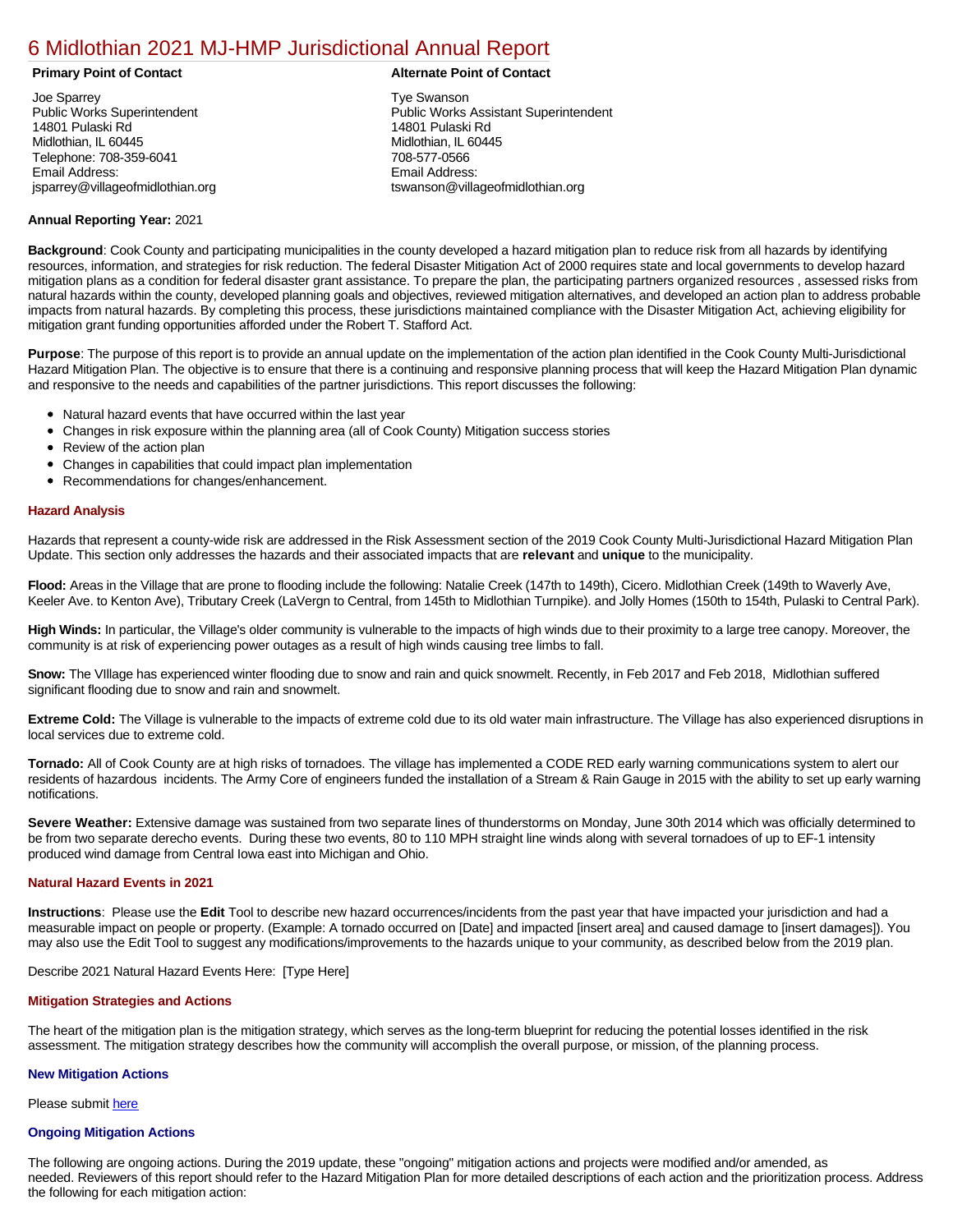- Was any element of the action carried out during the reporting period?
- If no action was completed, why?

 $\mathsf{r}$ 

- Is the timeline for implementation or the action still appropriate?
- If the action was completed, does it need to be changed or removed from the action plan?

| TABLE: HAZARD MITIGATION ACTION PLAN MATRIX                                                                                                                                                                                                                   |             |             |                                    |                          |                                                                                                                                            |                          |                              |                                                            |
|---------------------------------------------------------------------------------------------------------------------------------------------------------------------------------------------------------------------------------------------------------------|-------------|-------------|------------------------------------|--------------------------|--------------------------------------------------------------------------------------------------------------------------------------------|--------------------------|------------------------------|------------------------------------------------------------|
| <b>Completion status legend:</b><br>$O =$ Action Ongoing toward Completion<br>$N = New$<br>$R =$ Want Removed from Annex<br>$C = Project Completed$<br>$X = No$ Action Tak                                                                                    |             |             |                                    |                          |                                                                                                                                            |                          |                              |                                                            |
| 2021 Status                                                                                                                                                                                                                                                   | 2020 Status | 2019 Status | <b>Hazards</b><br><b>Mitigated</b> | <b>Objectives</b><br>Met | <b>Lead Agencies</b>                                                                                                                       | <b>Estimated</b><br>Cost | Sources of<br><b>Funding</b> | <b>Timeline/Projected</b><br><b>Completion Date</b><br>(a) |
| Action M7.1—Ensure that new development be designed to reduce or eliminate flood damage by requiring lots and rights-of-way to be laid out for the<br>provisions of approved sewer and drainage facilities, providing on-site detention facilities.           |             |             |                                    |                          |                                                                                                                                            |                          |                              |                                                            |
| <b>Status Description:</b>                                                                                                                                                                                                                                    |             |             |                                    |                          |                                                                                                                                            |                          |                              |                                                            |
| Ongoing                                                                                                                                                                                                                                                       | Ongoing     | Ongoing     | Flood                              | 3, 4, 9, 12, 13          | Village Engineer                                                                                                                           | Low                      | Developer                    | Long-term                                                  |
| Action M7.2—Adopt Cook County Watershed Ordinance to control release rates and ensure a region wide approach to new development designed to<br>reduce the impacts of flooding.                                                                                |             |             |                                    |                          |                                                                                                                                            |                          |                              |                                                            |
| <b>Status Description:</b>                                                                                                                                                                                                                                    |             |             |                                    |                          |                                                                                                                                            |                          |                              |                                                            |
| Ongoing                                                                                                                                                                                                                                                       | Ongoing     | Ongoing     | Flood                              | 3, 4, 8, 9, 12,<br>13    | Village Board                                                                                                                              | Low                      | Developer                    | Short-term                                                 |
| Action M7.3—Partner with the City of Oak Forest and MWRD to find upstream detention and enlarge storm water capacity and conveyance to relieve<br>breakout flooding on Natalie Creek at 149th & Kilpatrick which leads to much downstream residential damage. |             |             |                                    |                          |                                                                                                                                            |                          |                              |                                                            |
| <b>Status Description:</b>                                                                                                                                                                                                                                    |             |             |                                    |                          |                                                                                                                                            |                          |                              |                                                            |
| Completed                                                                                                                                                                                                                                                     | Completed   | Completed   | Flood                              | 3, 4, 8, 9, 12,<br>13    | <b>Public Works</b>                                                                                                                        | High                     | <b>MWRD</b>                  | Short-term                                                 |
| Action M7.4—Partner with MWRD to resolve breakout flooding on Natalie Creek at 149th & Kilpatrick with installation of upstream detention and storm sewer<br>diversion from Kilpatrick to Pulaski.                                                            |             |             |                                    |                          |                                                                                                                                            |                          |                              |                                                            |
| <b>Status Description:</b>                                                                                                                                                                                                                                    |             |             |                                    |                          |                                                                                                                                            |                          |                              |                                                            |
| Completed                                                                                                                                                                                                                                                     | Completed   | Completed   | Flood                              | 3, 4, 9, 12, 13          | MWRD/PW                                                                                                                                    | High                     | <b>MWRD</b>                  | Long-term                                                  |
|                                                                                                                                                                                                                                                               |             |             |                                    |                          |                                                                                                                                            |                          |                              |                                                            |
| Action M7.5-In the absence of flooding resolve the Village may consider property acquisition in areas that experience repetitive flooding damage.<br><b>Status Description:</b>                                                                               |             |             |                                    |                          |                                                                                                                                            |                          |                              |                                                            |
| Ongoing                                                                                                                                                                                                                                                       | Ongoing     | Ongoing     | Flood                              | 3, 4, 9, 12, 13          | Admin                                                                                                                                      | High                     | <b>FEMA Grant</b>            | Long-term                                                  |
| Action M7.6—Relieve Flooding on 151st St. Springfield to Lawndale by finding a new outfall, detention or conveyance for an overtaxed storm sewer system.                                                                                                      |             |             |                                    |                          |                                                                                                                                            |                          |                              |                                                            |
| <b>Status Description:</b>                                                                                                                                                                                                                                    |             |             |                                    |                          |                                                                                                                                            |                          |                              |                                                            |
| Ongoing                                                                                                                                                                                                                                                       | Ongoing     | Ongoing     | Flood                              | 3, 4, 9, 12, 13          | PW/Village<br>Engineer                                                                                                                     | High                     | <b>FEMA Grant</b>            | Long-term                                                  |
| Action M7.7—Enhance Village website to improve communication with residents about issues relative to weather related emergencies and Hazard<br>Mitigation.                                                                                                    |             |             |                                    |                          |                                                                                                                                            |                          |                              |                                                            |
| <b>Status Description:</b>                                                                                                                                                                                                                                    |             |             |                                    |                          |                                                                                                                                            |                          |                              |                                                            |
| Ongoing                                                                                                                                                                                                                                                       | Ongoing     | Ongoing     | All Hazard                         | 5, 6                     | Admin                                                                                                                                      | Low                      | General                      | Short-term                                                 |
|                                                                                                                                                                                                                                                               |             |             |                                    |                          | Action M7.8—Pursue engineering to remove of a portion of the Northeast quadrant from the Floodplain that never floods.                     |                          |                              |                                                            |
| <b>Status Description:</b>                                                                                                                                                                                                                                    |             |             |                                    |                          |                                                                                                                                            |                          |                              |                                                            |
| Ongoing                                                                                                                                                                                                                                                       | Ongoing     | Ongoing     | Flood                              | 3, 4, 6                  | Admin/PW                                                                                                                                   | Low                      | <b>MWRD</b>                  | Long-term                                                  |
| Action M7.9—Initiate both public and private sector Long Term Operations & Maintenance plans for sanitary sewer prevention of inflow and infiltration,<br>including but not limited to sewer televising, lining, and manhole rehabilitation.                  |             |             |                                    |                          |                                                                                                                                            |                          |                              |                                                            |
| <b>Status Description:</b>                                                                                                                                                                                                                                    |             |             |                                    |                          |                                                                                                                                            |                          |                              |                                                            |
| Ongoing                                                                                                                                                                                                                                                       | Ongoing     | Ongoing     | All Hazards                        | 3, 4, 9, 12, 13          | PW/Village<br>Engineer                                                                                                                     | Medium                   | Sewer Fund                   | Short-term                                                 |
| Action M7.10—Install early warning system for Natalie Creek flood levels that would alert PW supervisors the creek has risen to levels that need immediate<br>attention.                                                                                      |             |             |                                    |                          |                                                                                                                                            |                          |                              |                                                            |
| <b>Status Description:</b>                                                                                                                                                                                                                                    |             |             |                                    |                          |                                                                                                                                            |                          |                              |                                                            |
| Completed                                                                                                                                                                                                                                                     | Completed   | Completed   | Flood                              | 3, 4, 9, 12, 13          | <b>PW</b>                                                                                                                                  | Medium                   | General/CIP                  | Completed                                                  |
|                                                                                                                                                                                                                                                               |             |             |                                    |                          | Action M7.11—Replace emergency generator at Midlothian PW Garage to enable ongoing uninterrupted operations in the event of loss of power. |                          |                              |                                                            |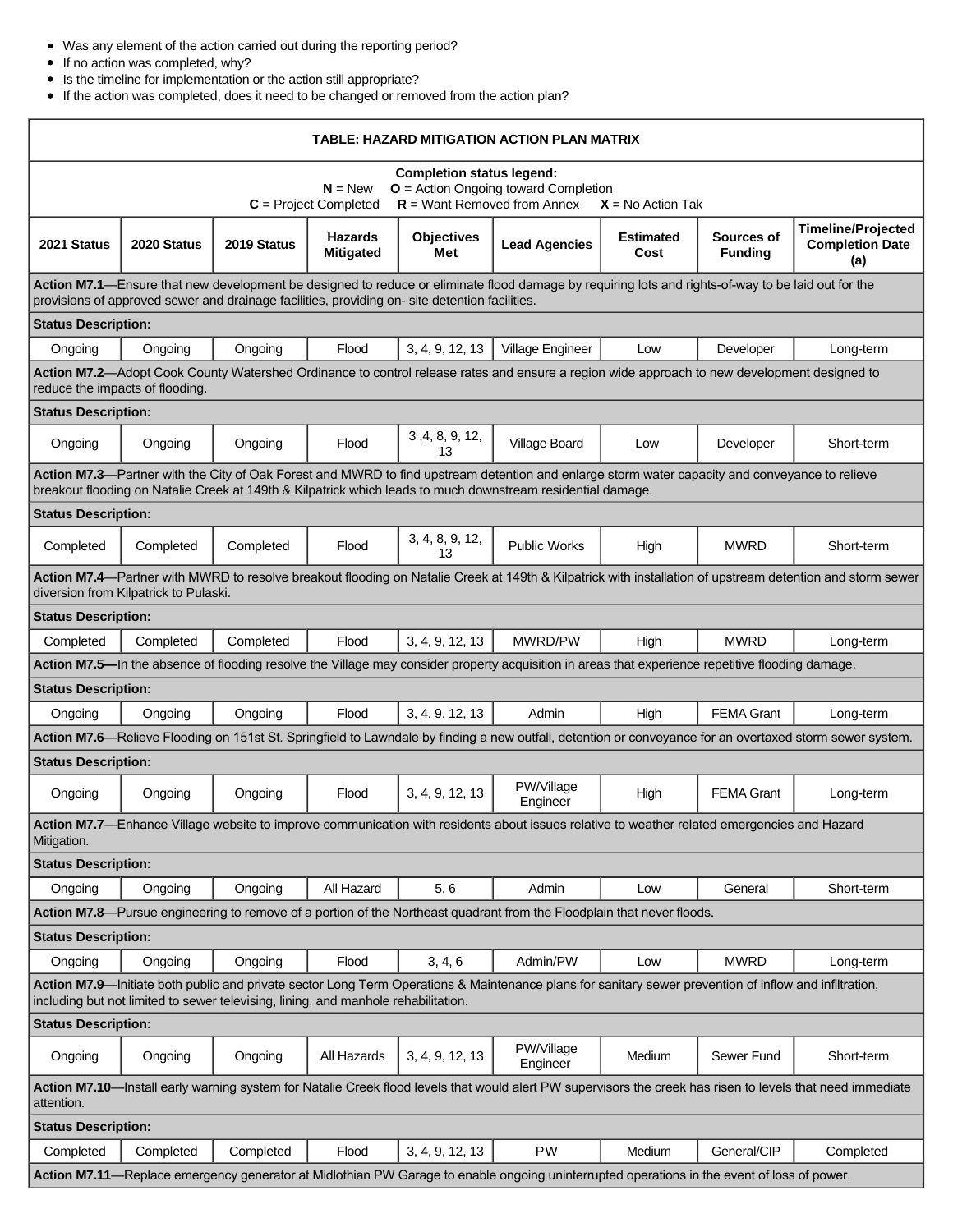| <b>Status Description:</b>                                                                                                                 |           |                                                                                       |                   |                 |                                                                                                                                                     |                              |                                |            |  |
|--------------------------------------------------------------------------------------------------------------------------------------------|-----------|---------------------------------------------------------------------------------------|-------------------|-----------------|-----------------------------------------------------------------------------------------------------------------------------------------------------|------------------------------|--------------------------------|------------|--|
| Completed                                                                                                                                  | Completed | Completed                                                                             | All Hazards       | 1, 2, 5         | <b>PW</b>                                                                                                                                           | Medium                       | General/CIP                    | Completed  |  |
| Action M7.12-Village will continue to support Green Infrastructure as a means to control both the quantity and quality of our storm water. |           |                                                                                       |                   |                 |                                                                                                                                                     |                              |                                |            |  |
| <b>Status Description:</b>                                                                                                                 |           |                                                                                       |                   |                 |                                                                                                                                                     |                              |                                |            |  |
| Ongoing                                                                                                                                    | Ongoing   | Ongoing                                                                               | Flood             | 3, 4, 9, 10, 13 | Bldg./Pw                                                                                                                                            | Low                          | General                        | Ongoing    |  |
| Action M7.13-Village will consider entering the Community Rating System Program.                                                           |           |                                                                                       |                   |                 |                                                                                                                                                     |                              |                                |            |  |
| <b>Status Description:</b>                                                                                                                 |           |                                                                                       |                   |                 |                                                                                                                                                     |                              |                                |            |  |
| Completed                                                                                                                                  | Completed | Completed                                                                             | All Hazards       | 6, 8, 10, 11    | Bldg./Engineer                                                                                                                                      | Medium/Low                   | General                        | Short-term |  |
| Action M7.14-Incorporate Hazard Mitigation Plan in to General Plan or Comprehensive Plan.                                                  |           |                                                                                       |                   |                 |                                                                                                                                                     |                              |                                |            |  |
| <b>Status Description:</b>                                                                                                                 |           |                                                                                       |                   |                 |                                                                                                                                                     |                              |                                |            |  |
| Ongoing                                                                                                                                    | Ongoing   | Ongoing                                                                               | All Hazards       | 3, 4, 10        | Admin                                                                                                                                               | Low                          | General                        | Short-term |  |
|                                                                                                                                            |           | Action M7.15—Continue to support Mutual Aid across all Police, Fire and Public Works. |                   |                 |                                                                                                                                                     |                              |                                |            |  |
| <b>Status Description:</b>                                                                                                                 |           |                                                                                       |                   |                 |                                                                                                                                                     |                              |                                |            |  |
| Ongoing                                                                                                                                    | Ongoing   | Ongoing                                                                               | All Hazards       | 1, 8            | Police/Fire/Public<br>Works                                                                                                                         | Low                          | General                        | Short-term |  |
|                                                                                                                                            |           |                                                                                       |                   |                 | Action M7.16—Continue to support the implementation, monitoring, maintenance, and updating of this Plan                                             |                              |                                |            |  |
| <b>Status Description:</b>                                                                                                                 |           |                                                                                       |                   |                 |                                                                                                                                                     |                              |                                |            |  |
| Ongoing                                                                                                                                    | Ongoing   | Ongoing                                                                               | All Hazards       | All             | <b>PW</b>                                                                                                                                           | Low                          | General                        | Ongoing    |  |
|                                                                                                                                            |           | Action M7.17-Initiate an Early Warning System for residents such as Reverse 911       |                   |                 |                                                                                                                                                     |                              |                                |            |  |
| <b>Status Description:</b>                                                                                                                 |           |                                                                                       |                   |                 |                                                                                                                                                     |                              |                                |            |  |
| Completed                                                                                                                                  | completed | Completed                                                                             | Tornado           | 1, 5            | Fire, Police                                                                                                                                        | Medium                       | <b>FEMA</b>                    | Long-term  |  |
|                                                                                                                                            |           |                                                                                       |                   |                 | Action M7.18-Public Works will lower water services to avoid disruption of service from severe cold weather.                                        |                              |                                |            |  |
| <b>Status Description:</b>                                                                                                                 |           |                                                                                       |                   |                 |                                                                                                                                                     |                              |                                |            |  |
| Ongoing                                                                                                                                    | Ongoing   | Ongoing                                                                               | Winter            | 2, 12           | <b>PW</b>                                                                                                                                           | Low                          | General                        | Short-term |  |
|                                                                                                                                            |           |                                                                                       |                   |                 | Action M7.19-Village will consider a Tree Ordinance with intention of becoming qualified for Tree City USA status                                   |                              |                                |            |  |
| <b>Status Description:</b>                                                                                                                 |           |                                                                                       |                   |                 |                                                                                                                                                     |                              |                                |            |  |
| Completed                                                                                                                                  | completed | Completed                                                                             | Severe<br>Weather | 11, 12, 13      | <b>PW</b>                                                                                                                                           | Low                          | General                        | Short-term |  |
| Turnpike.                                                                                                                                  |           |                                                                                       |                   |                 | Action M7.20—Flood mitigation project for the Tributary C water shed. This area is from Central Ave to Lavergne Ave from 145th St to the Midlothian |                              |                                |            |  |
| <b>Status Description:</b>                                                                                                                 |           |                                                                                       |                   |                 |                                                                                                                                                     |                              |                                |            |  |
| Ongoing                                                                                                                                    | Ongoing   | Ongoing                                                                               | Flood             | 2, 3, 12, 13    | <b>MWRD</b>                                                                                                                                         | 4-5 million<br>dollars; High | <b>MWRD Phase</b><br>2 Program | Ongoing    |  |
| Action M7.21-Flood Control along Natalie Creek                                                                                             |           |                                                                                       |                   |                 |                                                                                                                                                     |                              |                                |            |  |
| <b>Status Description:</b>                                                                                                                 |           |                                                                                       |                   |                 |                                                                                                                                                     |                              |                                |            |  |
| completed                                                                                                                                  | ongoing   | New                                                                                   | Flood             | 2, 3, 12, 13    | <b>MWRD</b>                                                                                                                                         | \$7,629,000;<br>High         | <b>MWRD</b>                    | Long-term  |  |
|                                                                                                                                            |           | Action M7.22-Flood Control on Calumet-Sag Tributary C                                 |                   |                 |                                                                                                                                                     |                              |                                |            |  |
| <b>Status Description:</b>                                                                                                                 |           |                                                                                       |                   |                 |                                                                                                                                                     |                              |                                |            |  |
| Ongoing                                                                                                                                    | Ongoing   | <b>New</b>                                                                            | Flood             | 2, 3, 12, 13    | <b>MWRD</b>                                                                                                                                         | TBD                          | <b>MWRD</b>                    | Long-term  |  |
|                                                                                                                                            |           | Action M7.23-Keystone Ave. Permeable Parking Lot                                      |                   |                 |                                                                                                                                                     |                              |                                |            |  |
| <b>Status Description:</b>                                                                                                                 |           |                                                                                       |                   |                 |                                                                                                                                                     |                              |                                |            |  |
| cancelled                                                                                                                                  | Ongoing   | Ongoing                                                                               | Flood             | 13              | <b>MWRD</b>                                                                                                                                         | <b>TBD</b>                   | <b>MWRD</b>                    | Long-term  |  |
| Action M7.24-Jolly Homes 151st St flood mitigation                                                                                         |           |                                                                                       |                   |                 |                                                                                                                                                     |                              |                                |            |  |
| <b>Status Description:</b>                                                                                                                 |           |                                                                                       |                   |                 |                                                                                                                                                     |                              |                                |            |  |
| Ongoing                                                                                                                                    | Ongoing   | New                                                                                   | Flood             | 2, 3, 12, 13    | Village of<br>Midlothian                                                                                                                            | 6,022,000; High              | Grants, Local<br><b>Funds</b>  | <b>TBD</b> |  |
| Action M7.25-Belly Button Hill/Kostner Park flood mitigation                                                                               |           |                                                                                       |                   |                 |                                                                                                                                                     |                              |                                |            |  |
| <b>Status Description:</b>                                                                                                                 |           |                                                                                       |                   |                 |                                                                                                                                                     |                              |                                |            |  |
| Ongoing                                                                                                                                    | Ongoing   | New                                                                                   | Flood             | 2, 3, 12, 13    | Village of<br>Midlothian                                                                                                                            | 5,560,000; High              | Grants, Local<br>Funds         | <b>TBD</b> |  |